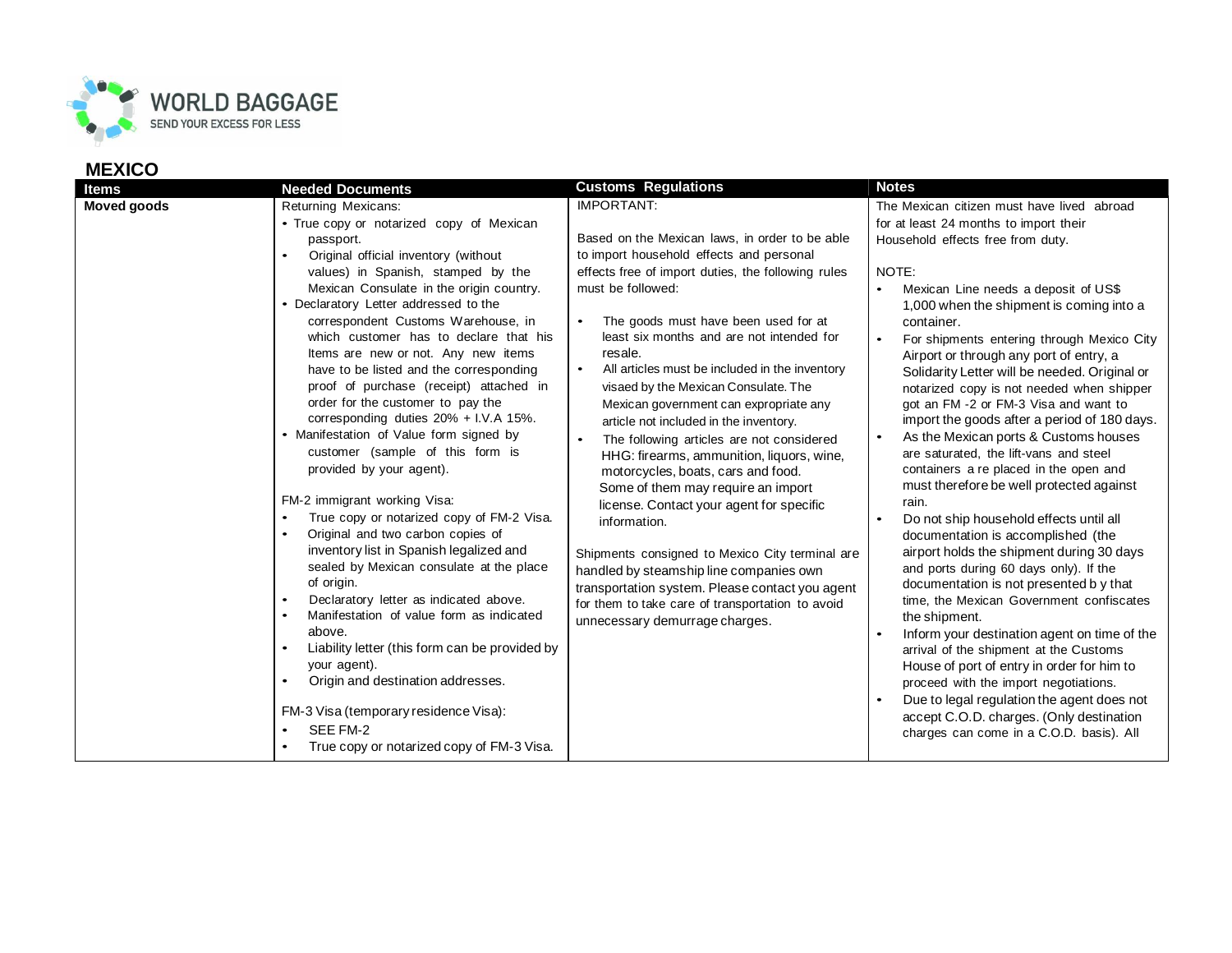

| <b>Items</b>             | <b>Needed Documents</b>                                         | <b>Customs Regulations</b>         | <b>Notes</b>                           |
|--------------------------|-----------------------------------------------------------------|------------------------------------|----------------------------------------|
|                          | Letter of guarantee from the employer in                        |                                    | shipments must come prepaid.           |
|                          | Mexico stating that the company is                              |                                    |                                        |
|                          | responsible for the duties or taxes, should                     |                                    |                                        |
|                          | the shipment not be re-exported when the                        |                                    |                                        |
|                          | employee leaves the country.                                    |                                    |                                        |
|                          | •Copy of affidavit of the person signing the                    |                                    |                                        |
|                          | above letter.                                                   |                                    |                                        |
| Diplomatic goods         | Foreigners with Diplomatic status:                              |                                    |                                        |
|                          | • The import permit, "the Diplomatic                            |                                    |                                        |
|                          | Franchise" has to be obtained by the                            |                                    |                                        |
|                          | corresponding Embassy in Mexico City                            |                                    |                                        |
|                          | from the general Customs authorities.                           |                                    |                                        |
|                          | • Inventory list written in Spanish, with an<br>assessed value. |                                    |                                        |
|                          | Copy of passport                                                |                                    |                                        |
|                          | Origin and destination addresses.<br>$\bullet$                  |                                    |                                        |
|                          |                                                                 |                                    |                                        |
|                          | Mexicans returning with Diplomatic status:                      |                                    |                                        |
|                          | The corresponding official government                           |                                    |                                        |
|                          | office to which the diplomat belongs has                        |                                    |                                        |
|                          | to get from the General Customs Authority                       |                                    |                                        |
|                          | in Mexico City the import permit known                          |                                    |                                        |
|                          | as "Diplomatic Franchise".                                      |                                    |                                        |
|                          | . Inventory list written in Spanish, with an                    |                                    |                                        |
|                          | evaluated value.                                                |                                    |                                        |
|                          | Copy of passport.<br>$\bullet$                                  |                                    |                                        |
|                          | Origin and destination addresses.                               |                                    |                                        |
| <b>Bridal Clothes</b>    | If included as part of household items and                      | Allowed - SEE MOVED GOODS          | Must be used items.                    |
|                          | effects and declared in the legalized list.                     | Or else - Importation not allowed. | For specific cases, it is advisable to |
|                          |                                                                 |                                    | speak to your local agent.             |
| <b>Heirlooms/Bequest</b> | Permission is obtained from the Secretary of                    | Or else - Importation not allowed. | Liable to tax payment.                 |
|                          | Commerce and Industrial Promotion                               |                                    | For specific cases, it is advisable to |
|                          | (Secretaria de Comercio y Fomento Industrial)                   |                                    | speak to your local agent.             |
|                          | in the Federal District of Mexico (D.F.).                       |                                    |                                        |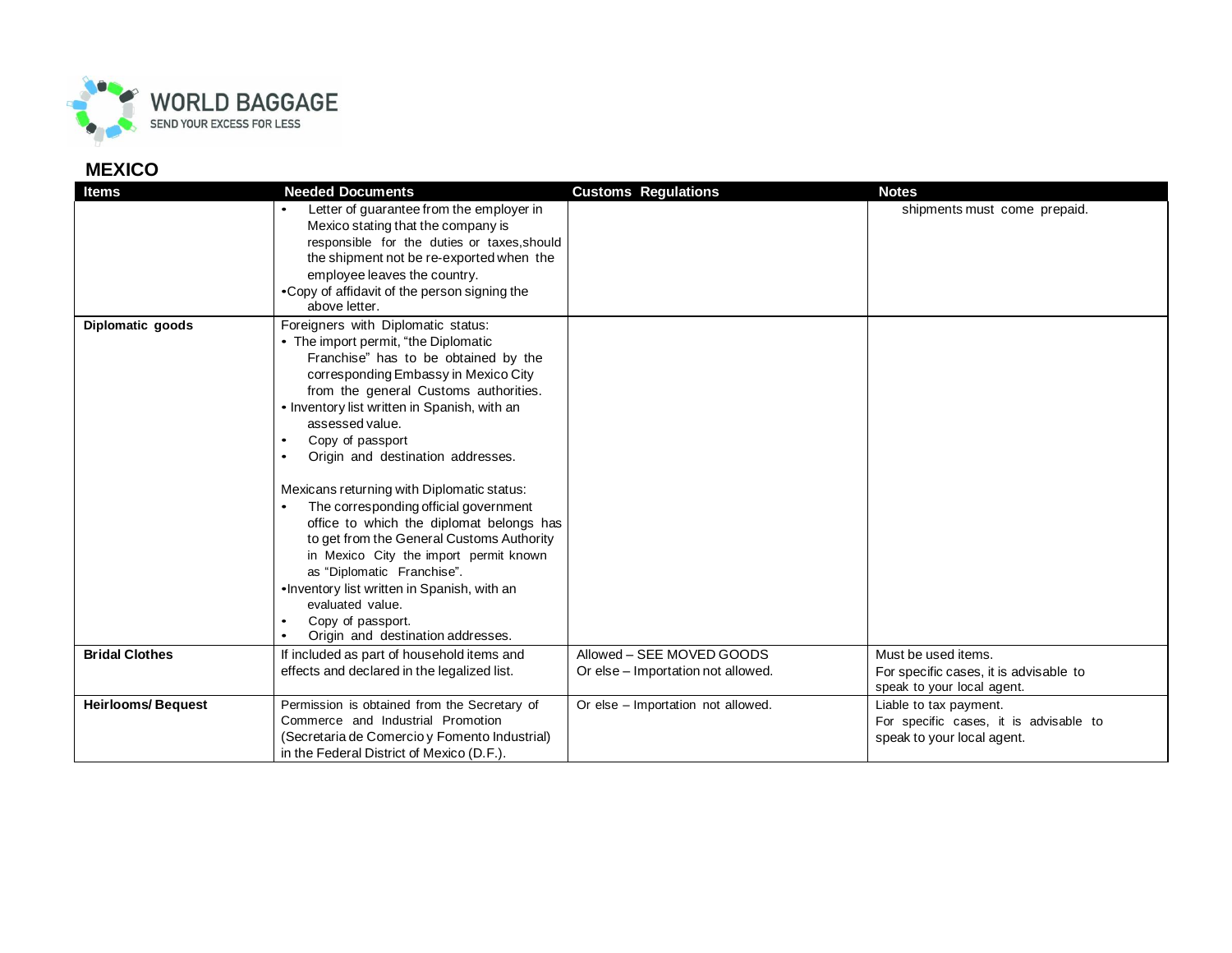

| <b>Items</b>                                  | <b>Needed Documents</b>                                                                                                                                                                                                                                                                                                                                                            | <b>Customs Regulations</b>                                                    | <b>Notes</b>                                                                                                                                                                                                                                                                                                                                                                                                |
|-----------------------------------------------|------------------------------------------------------------------------------------------------------------------------------------------------------------------------------------------------------------------------------------------------------------------------------------------------------------------------------------------------------------------------------------|-------------------------------------------------------------------------------|-------------------------------------------------------------------------------------------------------------------------------------------------------------------------------------------------------------------------------------------------------------------------------------------------------------------------------------------------------------------------------------------------------------|
| Household effects and<br><b>New furniture</b> | If included with moved goods, they must be<br>included on the legalized inventory list and<br>originals of all proof of purchase must also<br>be presented.                                                                                                                                                                                                                        | Liable to payment of duties and taxes.<br>Utmost 1000 USD.                    | Only possible for shipments through NVO,<br>Laredo, and Tamps, NOT Vera Cruz neither<br>Mexico City Airport.                                                                                                                                                                                                                                                                                                |
| <b>Household devices</b>                      | If included as part of the household effects,<br>declared on the legalized list and in<br>Small quantity.                                                                                                                                                                                                                                                                          | Allowed - SEE MOVED GOODS<br>Or else - Importation not allowed.               |                                                                                                                                                                                                                                                                                                                                                                                                             |
| <b>Electrical devices</b>                     | SEE HOUSEHOLD DEVICES                                                                                                                                                                                                                                                                                                                                                              | SEE HOUSEHOLD DEVICES                                                         | Model, brand, and serial numbers of electrical<br>appliances must be written on the legalized<br>inventory list, sealed by the Mexican Consulate.                                                                                                                                                                                                                                                           |
| Artwork, Antiquity                            | If part of the household effects, declared on the<br>legalized list and in small quantity.                                                                                                                                                                                                                                                                                         | Allowed - SEE MOVED GOODS<br>Or else - Importation not allowed.               |                                                                                                                                                                                                                                                                                                                                                                                                             |
| <b>Valued metal articles</b>                  |                                                                                                                                                                                                                                                                                                                                                                                    | Importation is not allowed, as they are not<br>part of the household effects. |                                                                                                                                                                                                                                                                                                                                                                                                             |
| <b>Rugs</b>                                   | If they are part of the household effects and<br>only in small quantity.                                                                                                                                                                                                                                                                                                           | Allowed - SEE MOVED GOODS<br>Or else - Importation not allowed.               |                                                                                                                                                                                                                                                                                                                                                                                                             |
| Gifts, Memorabilia                            | If part of the household effects and are<br>declared on the legalized list.                                                                                                                                                                                                                                                                                                        | Allowed - SEE MOVED GOODS<br>Or else - Importation not allowed.               | Liable to tax payment.                                                                                                                                                                                                                                                                                                                                                                                      |
| Automobiles temporarily<br>imported           | Invoice of title property.<br>Driver's license.<br>License of the car.<br>$\bullet$<br>Original FM-3<br>$\bullet$<br>International Credit Card<br>$\bullet$<br>Importer's proof of identification<br>$\bullet$<br>Letter of authorization given to the agent,<br>٠<br>authorizing him to take care of the<br>transportation of the car from Monterrey<br>to its final destination. | Duty of US\$50 is imposed by international credit<br>card.                    | Shippers must be at port of entry to clear<br>Customs and obtain the temporary import<br>permit. After, the agent with a power of attorney<br>can do transportation.<br>Customs will grant a permit for the period of<br>validity of FM-2 or FM-3, which has to be<br>renewed before expiration of FM-2 or FM-3.<br>Car cannot be imported with household<br>Effects. Mexican cannot return with their car. |
| <b>Automobiles (Diplomats)</b>                | Diplomats can import their car with a franchise<br>arranged by the Embassy to which they<br>belong.                                                                                                                                                                                                                                                                                |                                                                               | The agent can take care of car transmission<br>with corresponding diplomatic franchise.                                                                                                                                                                                                                                                                                                                     |
| Other vehicles (bicycles, water<br>vehicles)  | Only bicycles being part of the household<br>Effects and declared on the legalized list are                                                                                                                                                                                                                                                                                        | Or else, not allowed.                                                         | Must be used and only one per person.                                                                                                                                                                                                                                                                                                                                                                       |